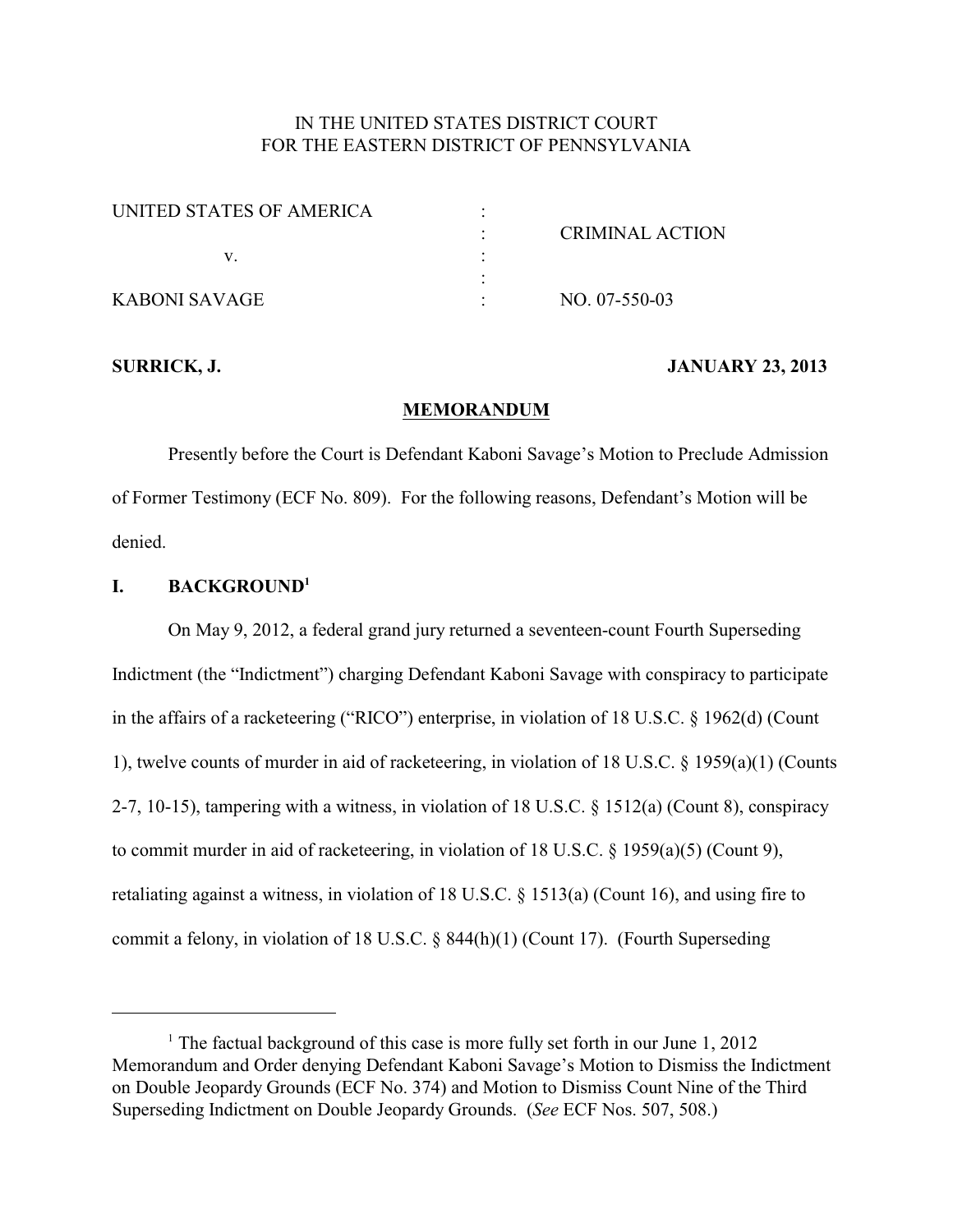Indictment, ECF No. 480.)<sup>2</sup> Savage was charged along with three co-defendants, Steven Northington, Robert Merritt, and his sister, Kidada Savage. Defendant Lamont Lewis was also charged in the First Superseding Indictment. The charges against Lewis were disposed of by guilty plea on April 21, 2011. On March 14, 2011, the Government filed a notice of intent to seek the death penalty against Savage, Merritt, and Northington. (ECF Nos. 196, 197, 198.) The Government does not seek the death penalty against Kidada Savage.

 On December 10, 2012, Savage filed a Motion to Preclude Admission of Former Testimony. (Def.'s Mot., ECF No. 809.) The Government filed a Response on December 20, 2012. (Gov't's Resp., ECF No. 850.) Trial of Defendants is scheduled for February 4, 2013.

### **II. DISCUSSION**

Defendant requests that the Government be precluded from offering testimony that Defendant provided in his own defense in a prior federal criminal case. (Def.'s Mot. 1.)<sup>3</sup> Defendant argues that he was provided ineffective assistance of counsel when his retained attorney, suffering from laryngitis at the time, delegated direct and cross-examination of him to the attorney's estranged wife. (Def.'s Mot. 2.) Defendant contends that the delegation of such a duty was unreasonable and "resulted in the effective absence of counsel during a critical stage of the proceeding." (*Id.*) In support of this argument, Defendant asserts that the attorney who

 $2$  Count 8 has been dismissed pursuant to an agreement between Defendants and the Government. (*See* ECF No. 855.)

<sup>&</sup>lt;sup>3</sup> On December 16, 2005, following a seven-week jury trial before the Honorable Mary A. McLaughlin, a jury found Defendant guilty on fourteen Counts, including conspiring to manufacture and distribute cocaine base. *See United States v. Savage*, No. 04–269 (E.D. Pa.), at ECF No. 847. Defendant was ultimately sentenced to thirty years in prison. Defendant testified at this trial on December 8 and 9, 2005. *Id.* at ECF Nos. 812, 813.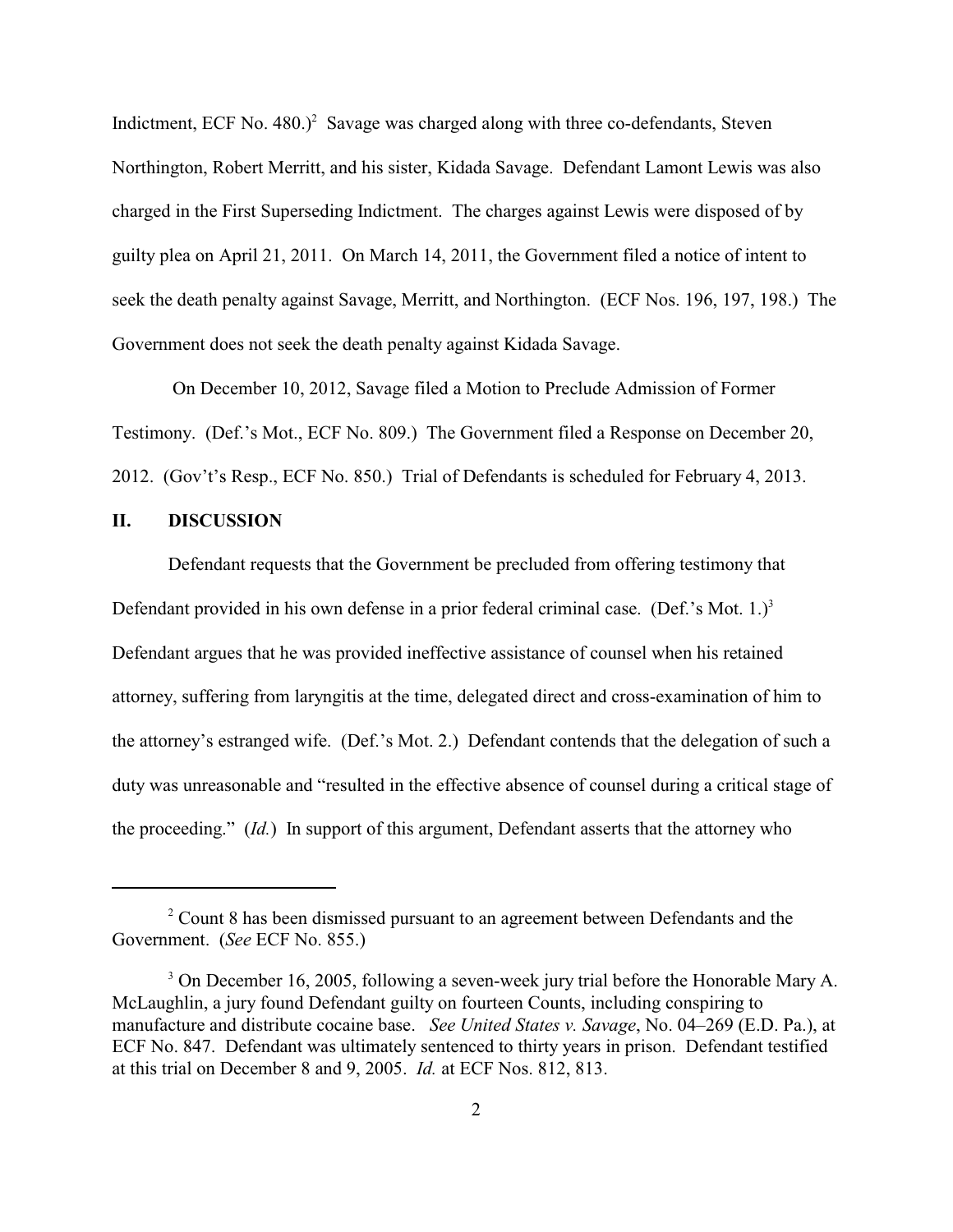questioned him on direct examination was a civil law practitioner who had not been previously present in court and had only met with him on one occasion. (*Id*.) Defendant argues that this former testimony was provided in violation of his Sixth Amendment right to the effective assistance of counsel. (*Id.* at 1.) Defendant further contends that if the Government is allowed to admit any portion of his 2005 testimony, Defendant will be compelled to testify at this trial to explain his former testimony, violating his Fifth Amendment right against compelled selfincrimination. (*Id*. at 3.) Finally, Defendant argues that allowing his former testimony to be presented would result in unfair prejudice that outweighs the probative value of the testimony. (*Id.*)

 The Government responds that Defendant's claim is devoid of substantive merit because his retained trial counsel was not only present during his 2005 testimony, but actively participated in Defendant's examination. (Gov't's Resp. 2.) The Government contends that Defendant agreed on the record to a substitution of counsel, and that the direct examination questions asked of Defendant were constructed by his retained trial attorney. (*Id.* at 3, 6.) The Government further argues that it was Defendant's "poor performance" on the witness stand, not his counsel's ineffective assistance, that produced incriminating evidence. (*Id.* at 2.)

#### **A. Ineffective Assistance of Counsel**

Counsel's performance will be considered ineffective when a defendant can establish that (1) counsel's performance fell below an objective standard of reasonableness and (2) that there is a reasonable probability that, but for counsel's error, the result would have been different. *Strickland v. Washington*, 466 U.S. 668, 687-96 (1984). When reviewing a claim under

3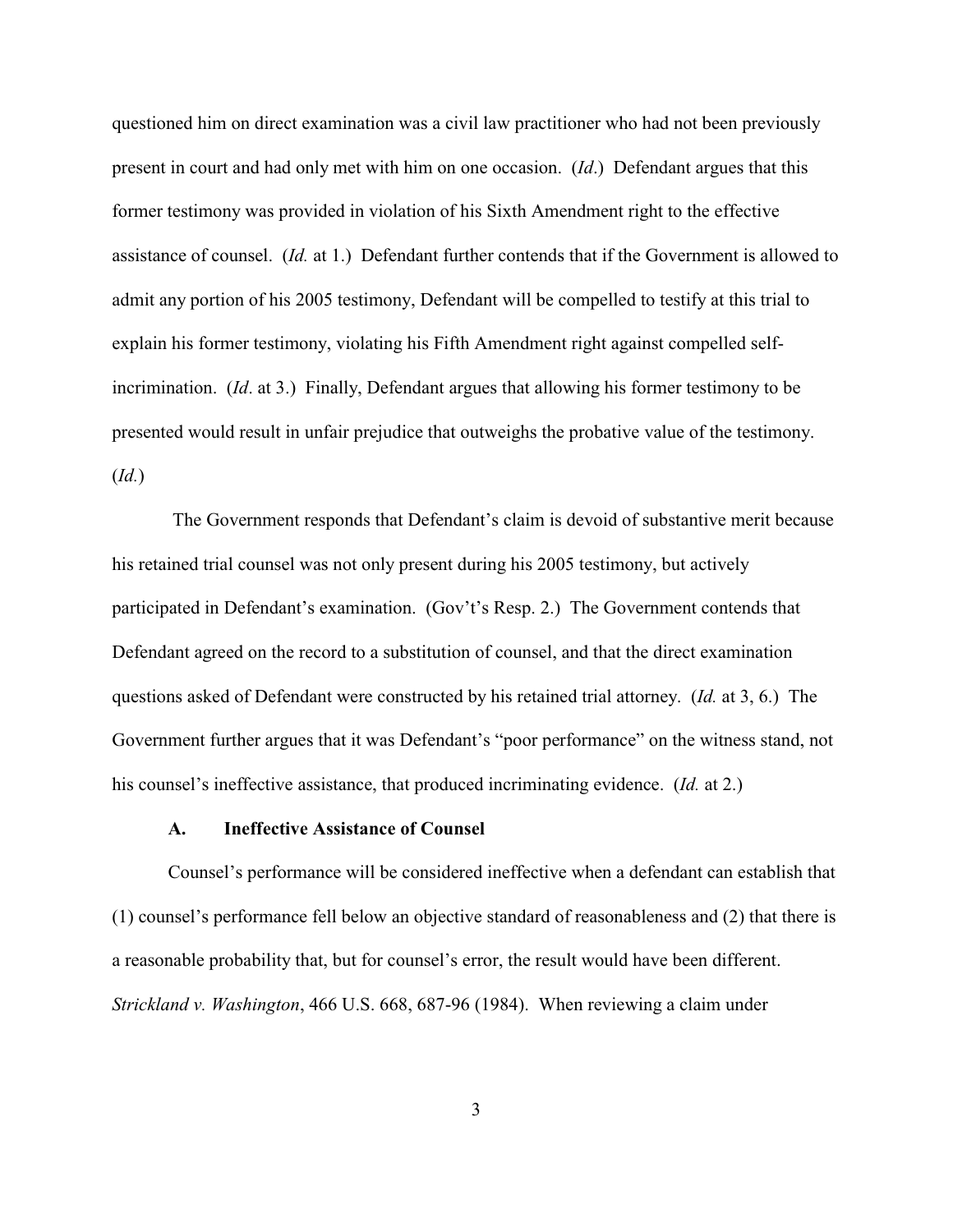*Strickland*, a court "must indulge a strong presumption that counsel's conduct falls within the wide range of reasonable professional assistance . . . ." *Id.* at 689.

There are situations in which the ineffectiveness of counsel may be "presumed without inquiry into actual performance at trial." *United States v. Cronic*, 466 U.S. 648, 661 (1984). A presumption of such prejudice can be found where: (1) the accused is denied the presence of counsel at a critical stage of the trial; (2) counsel entirely fails to subject the prosecution's case to meaningful adversarial testing; or (3) where the likelihood that even a fully competent lawyer could provide effective assistance is small under the circumstances. *Id.* at 659-60; *Bell v. Cone*, 535 U.S. 685, 695-96 (2002).

*Strickland* applies to claims asserting deficient lawyering, whereas claims falling under *Cronic* contemplate absentee lawyering. *Scott v. Sobina*, No. 09-1081, 2011 WL 6337566, at \*3 (E.D. Pa. Dec. 16, 2011) (citing *Woodard v. Collins*, 898 F.2d 1027, 1028 (5th Cir. 1990)). Under *Strickland*, a defendant must demonstrate specific errors committed by counsel that prejudiced the outcome of the trial. *Sobina*, 2011 WL 6337566, at \*3. Under *Cronic*, prejudice is presumed and need not be demonstrated. *Id.* However, the *Cronic per se* rule is a "very rare" exception to *Strickland*, *Vance v. Lehman*, 64 F.3d 119, 122 (3d Cir. 1995), and is limited to circumstances where the "denial of counsel would necessarily undermine the reliability of the *entire* criminal proceeding." *Ditch v. Grace*, 479 F.3d 249, 255 (3d Cir. 2007) (emphasis added).

In this case, Defendant has failed to demonstrate that his trial counsel was ineffective under either a *Strickland* or *Cronic* analysis.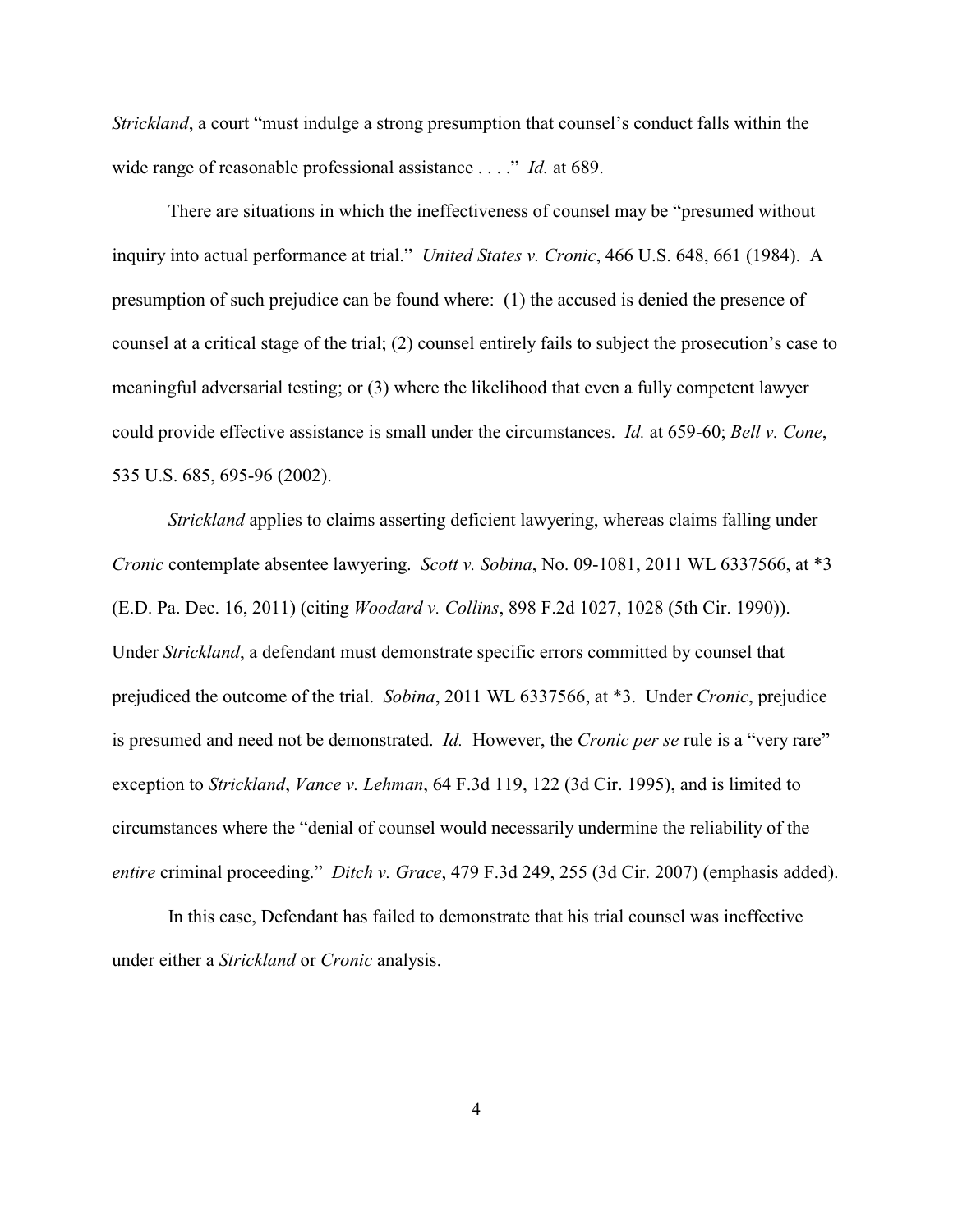#### *1. Strickland Analysis*

Defendant alleges that three errors by counsel caused his counsel's performance to fall below an objective standard of reasonableness under the first prong of *Strickland*: (1) Defendant's attorney delegated his direct examination duties to his estranged wife, a civil law attorney; (2) she had not previously been present in court during the trial; and (3) she met with Defendant on only one occasion before she questioned him on direct examination. Though Defendant now asserts that delegating his direct examination duties to such counsel was "preposterous," he admits that he consented on the record to the arrangement before his examination. (Def.'s Mot. 2.) Defendant fails to mention in his Motion that his retained counsel remained an active participant throughout his entire examination. (Gov't's Resp. 4.) In addition, Defendant fails to reveal that in 2005, his retained counsel's "estranged wife" was an experienced civil litigator who was also his counsel's law partner. *See Savage*, No. 04-269, at ECF No. 812 (Dec. 8, 2005 Trial Tr. (on file with Court)).

Defendant's attorney, whose voice had been compromised by laryngitis, remained an active participant in the courtroom. He delegated examination duties of Defendant to his law partner out of necessity. The examination was prepared by Defendant's attorney who, with his law partner, went over the testimony with Defendant the day before it was presented. We are compelled to conclude that this was not an unreasonable trial strategy. *See, e.g., Mitchell v. Meko*, No. 08-511, 2012 WL 176583, at \*3 (E.D. Ky. Jan. 20, 2012) (reasoning that a "sound and reasonable" trial strategy can be developed when counsel with no capital trial experience receives assistance from a more experienced attorney); *Scott v. Sobina*, No. 09-1081, 2010 WL 8128749, at \*15-16 (E.D. Pa. Jan. 29, 2010) (holding that a state court's determination that counsel's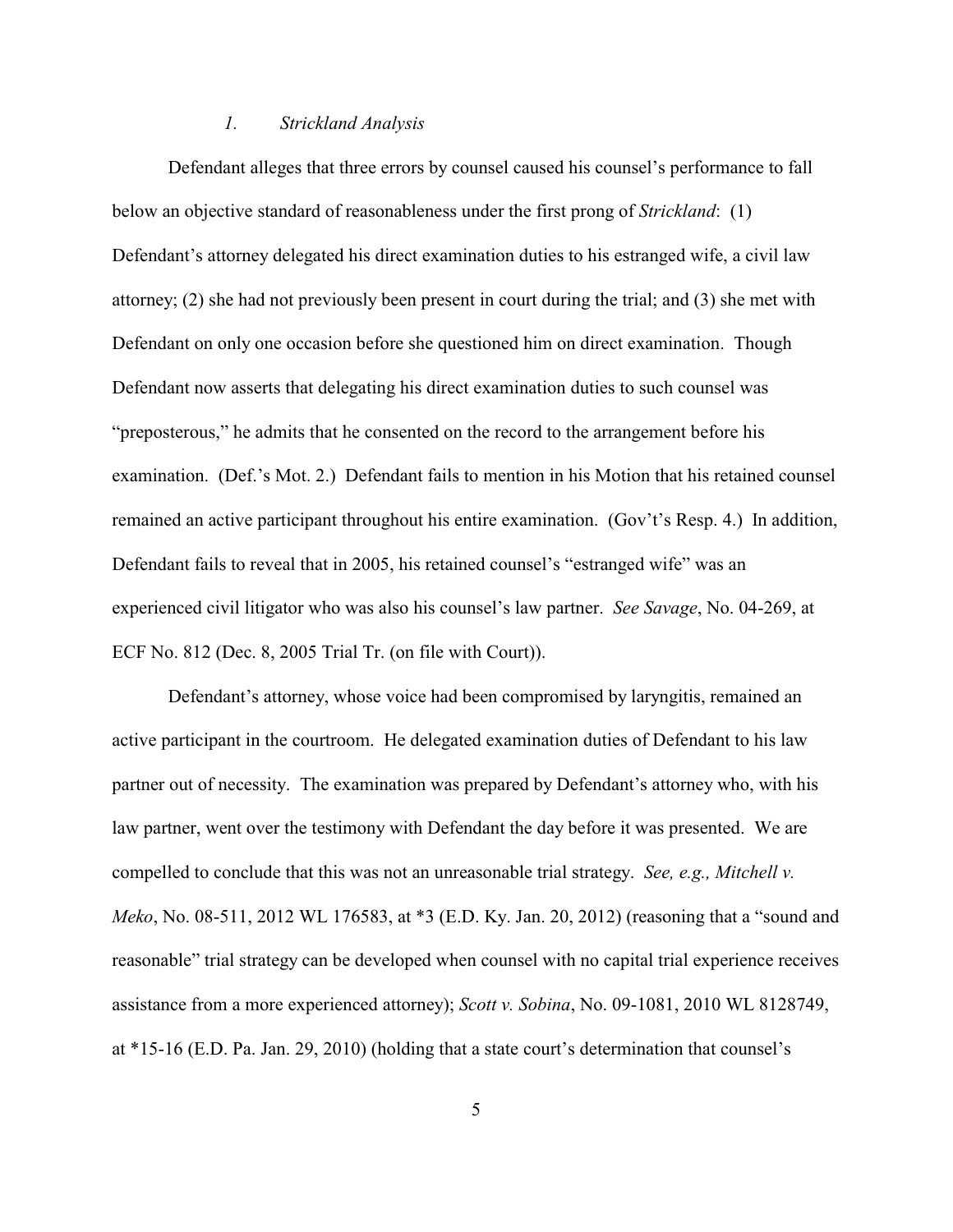insufficient contacts with defendant before trial did not prejudice defendant, was not an unreasonable application of *Strickland*). Counsel's performance did not fall below an objective standard of reasonableness here.

In any event, Defendant has failed to demonstrate how the outcome of the proceeding would have been different had the actual questioning been conducted by his retained counsel. In his Motion Under 28 U.S.C. § 2255 to Vacate, Set Aside, or Correct Sentence By a Person in Federal Custody, which was filed on August 26, 2011 in the drug conspiracy case, Defendant asserts that substitute counsel failed to address certain topics Defendant had listed for direct examination. (Def.'s Mot. Ex. A ("2255 Motion").) He further contends that substitute counsel's lack of knowledge concerning the case risked opening "doors" into vulnerable areas of testimony. (*Id.*) However, Defendant fails to enlighten us as to which topics went unaddressed, or which doors were actually opened. More importantly, Defendant does not address how these additional topics or substitute counsel's knowledge would have affected the outcome of the trial. Clearly, Defendant has not demonstrated that there is a reasonable probability that, but for any of counsel's alleged errors, the result of his trial would have been different.

#### *2. Cronic Analysis*

In his Motion, Defendant relies heavily on *Cronic* to assert his Sixth Amendment claim. He contends that substituting counsel for the direct and cross-examination "resulted in the effective absence of counsel during a critical stage of the proceeding." (Def.'s Mot. 2.) This assertion is an attempt by Defendant to mirror the first *Cronic* exception: a showing of prejudice need not be demonstrated when the accused is denied the presence of counsel at a critical stage of the trial. *Cronic*, 466 U.S. at 661. We are satisfied that the substituting of an experienced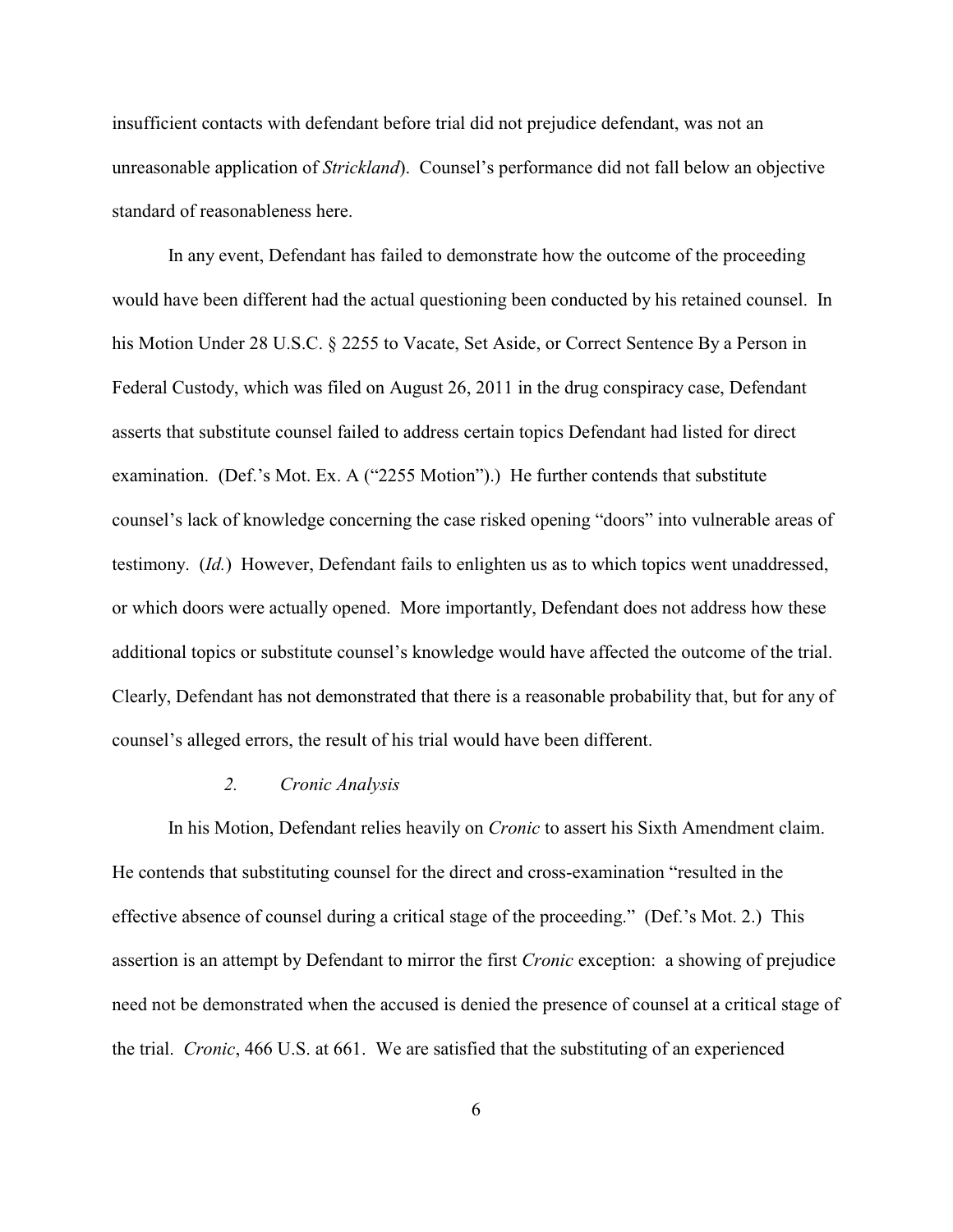attorney for one who is suffering from laryngitis, in the circumstances here presented, does not constitute the denial of counsel. The trial transcript demonstrates that retained counsel remained an active participant in the courtroom throughout Defendant's direct and cross-examination. The substituted counsel met with Defendant to prepare for his direct examination. Defendant consented to the substitution. (*See* Dec. 8 Trial Tr.) Defendant is not entitled to a presumption of prejudice based upon the actual or constructive denial of counsel. Defendant's *Cronic* claim is without merit.

#### **B. Fifth Amendment and Unfair Prejudice Claims**

As a general rule, a defendant's testimony from a past trial is admissible against him in subsequent trials. *United States v. Pelullo*, 105 F.3d 117, 125 (3d Cir. 1997) (citing *Harrison v. United States*, 392 U.S. 219, 222 (1968)). However, testimony compelled by a constitutional violation must be excluded from all future proceedings. *Id.* The Supreme Court has held that only coerced confessions violate the Fifth Amendment. *Id.* at 125 n.6 (citing *Oregon v. Elstad*, 470 U.S. 298 (1985)). Defendant argues that he will be compelled to testify at this trial to explain his former testimony in violation of his Fifth Amendment right against compelled selfincrimination. Defendant's argument is creative, but meritless. Defendant has not demonstrated that his initial testimony at the 2005 trial was coerced. We have no reason to believe that he did not voluntarily and intelligently provide testimony at that trial. Defendant's choice to testify in his upcoming trial is his alone. He will not be coerced into testifying if the Government introduces his voluntary prior testimony.

Defendant's final claim is that admitting his prior testimony will result in unfair prejudice that will outweigh the testimony's probative value. Defendant does not assert how admitting his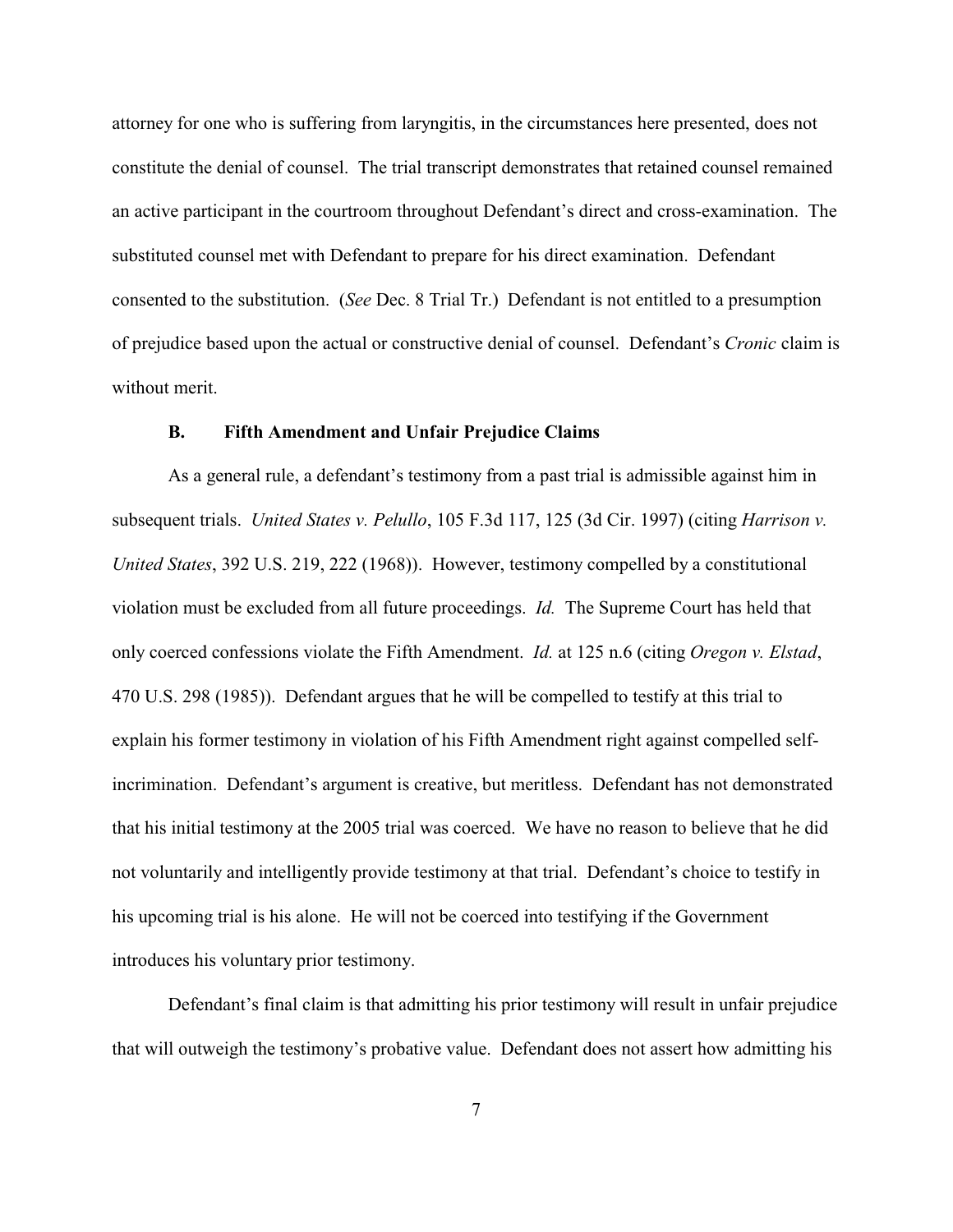former testimony will result in an unfair prejudice. Indeed, Defendant does not even address which testimonial statements he believes to be prejudicial. We reject Defendant's bald statement that the admission of this prior testimony "would also result in unfair prejudice to Mr. Savage that would substantially outweigh the former testimony's probative value." (Def.'s Mot. 3.)

## **III. CONCLUSION**

For the foregoing reasons, Kaboni Savage's Motion to Preclude Admission of Former Testimony must be denied.

An appropriate Order will follow.

#### **BY THE COURT:**

*/s/R. Barclay Surrick* **U.S. District Judge**